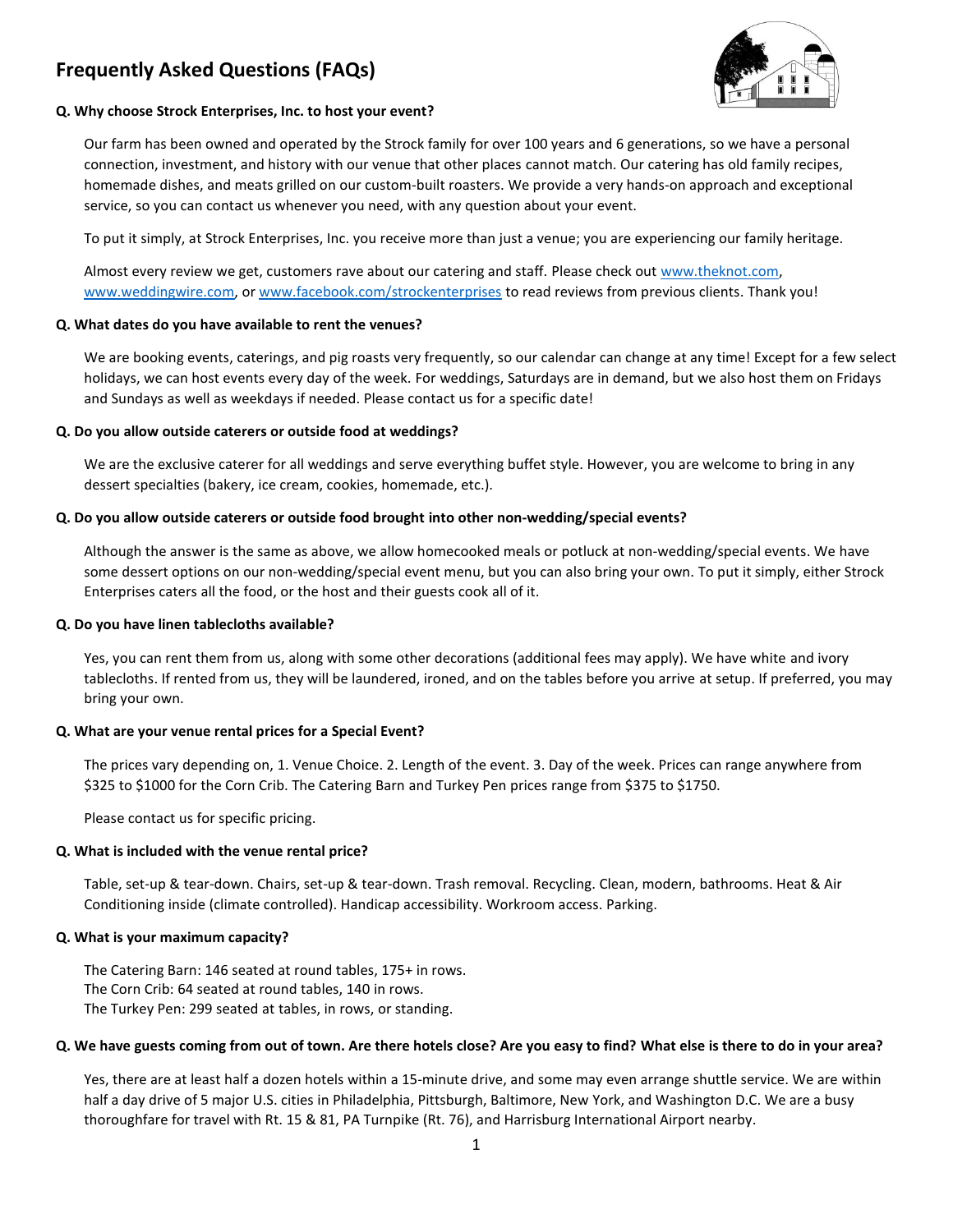Because of our location and ease of access, we have guests travel from all over the country, especially the Northeast US, for the same event!

We have many tourist/amusement locations near us: Historic Gettysburg, Hershey, Harrisburg (State capital, National Civil War Museum, Minor League Baseball), and Tanger Outlets.

#### **Q. Do you allow alcohol to be served at your venues?**

Yes, beer and wine only. No hard liquor is allowed on our property during events. All alcohol will be provided by the event hosts. Guests may not bring in any outside alcohol, it is not BYOB. We do not have a liquor license, so alcohol may not be bought, sold, or resold on the property (cash bar prohibited).

We provide everything needed for alcohol service which includes bartenders, ice, cups, coolers, bar supplies, refrigeration, and keg equipment, but the host provides all the beer & wine. Alcohol must be served from the bar by one of our trained & certified bartenders. Additional fees are required for alcohol service, ranging from \$225 to \$450 depending on the length of your event and number of guests, along with a separate security deposit to ensure compliance.

# **Q. When are tours or visits scheduled? Do I need an appointment?**

Yes, we prefer a scheduled appointment to guarantee a Strock representative is available when you arrive. We are open for appointments: Monday, Tuesday, Wednesday, and Thursday, 8 am - 7 pm; Friday, 8 am - 4 pm.

We cannot offer appointments regularly on weekends because we are generally busy hosting and catering events those days. However, if weekends are absolutely the only time you have available, we will work with you and be as flexible as possible.

# **Q. Do you have a location for a wedding ceremony?**

Yes, and more than just one! We have four ceremony locations with bridal party changing rooms (the Chicken Coop) included with the ceremony fee.

#### **Q. Do you book a wedding ceremony only, without a reception?**

No, we do not. However, a wedding reception is allowed if the ceremony is off-site (at a church, courthouse, etc.).

#### **Q. How long is the rental for a wedding?**

All day! 8:30 am to 11 pm. The event time is 6 consecutive hours, which begins at the start of the ceremony if it is on the property.

# **Q. What is your price for a wedding?**

Venue rentals can range from \$2,375 to \$6,400 in 2022, depending on which venue, ceremony space, the day of the week, and season booked.

Wedding catering packages currently start at \$33.50 per person but can change depending on market prices. Every package includes buffet service, two non-alcoholic drink selections, entrée(s), side dishes, ice water, and appetizers.

You can view all our catering options on our website: [www.strockenterprises.net/menus-pricing](http://www.strockenterprises.net/menus-pricing)

# **Q. Do you allow and have separate pricing for a small wedding?**

For weddings 50 people or less, we have an Intimate Wedding Package. This package includes the venue for 7 hours (4.5 hours for the ceremony & reception and 2.5 hours split between setup & tear down), a one-hour ceremony rehearsal, and catering options from a select menu – all for ONE price which startsing at \$3500! Call or set up an appointment for more information!

#### **Q. What have other people said about your venue?**

"Strocks was extremely helpful every step of the way! They truly try to make your experience the best. I'm so happy we got married at Strocks, it was perfect!" – Bride, September 2019